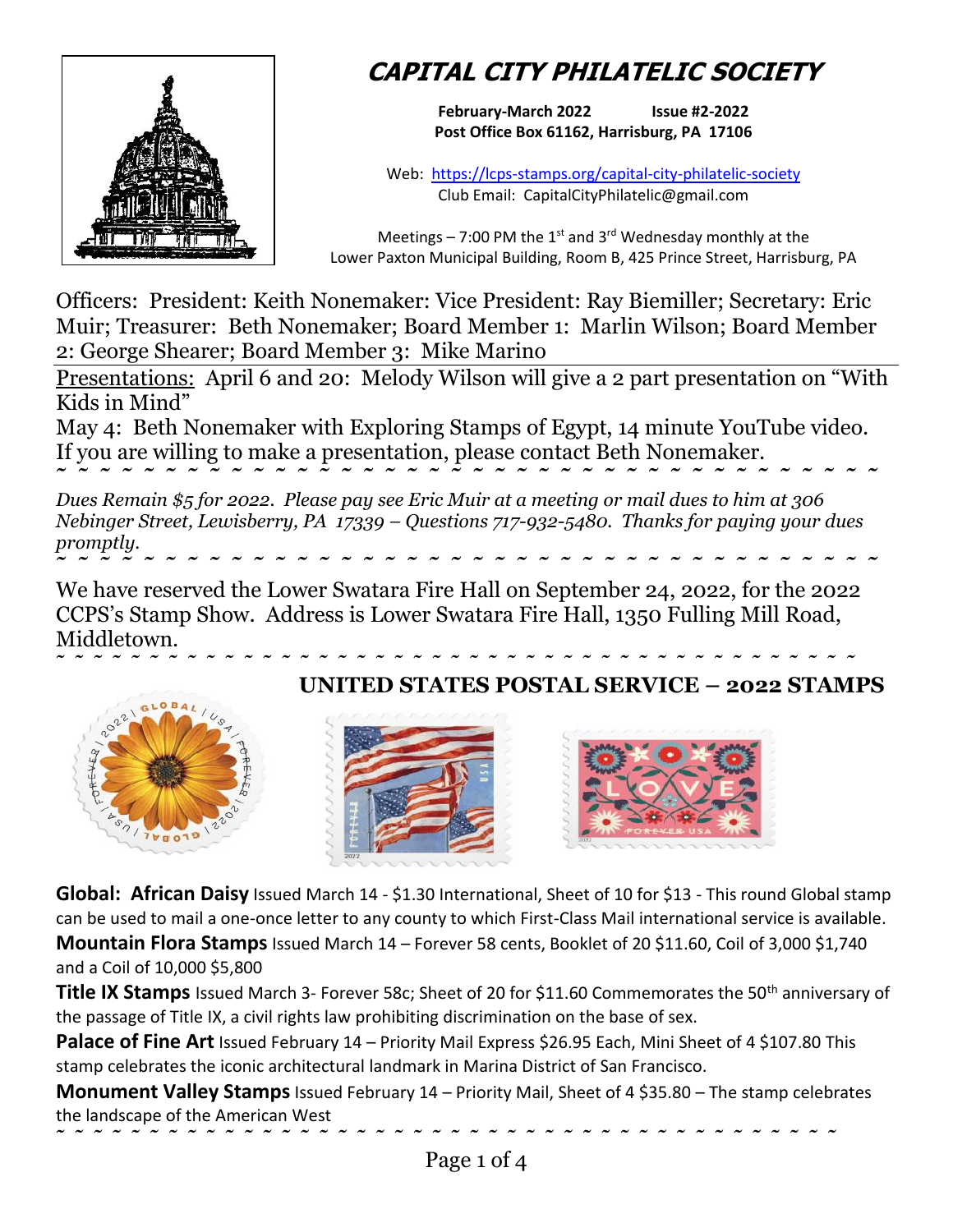Edmonia Lewis Issued January 26 – Forever 58 cents, Sheet of 20 \$11.60 -This 45th stamp in the Black Heritage series honors sculptor Edmonia Lewis.

**Lunar New Year: Year of the Tiger** Issued January 20 – Forever 58 cents; Sheet of 20 \$11.60 – Orange is the lucky color markings of Bengal tigers

**Love 2022** Issued January 14 – Forever 58 cents, Sheet of 20 \$11.60 - The new Love stamps celebrate the joy that flowers bring. Inspired by old European folk art, the stamps feature illustrations designs in three round, stylized blooms ranging along the top, with smaller round blossoms in the lower corners.

**Blueberries** Issued January 9 as 4 cent additional postage – Sheets of 20 \$.80, Coil of 3,000 for \$120 and coils of 10,000 \$4. It features a pen, ink, and watercolor of a cluster of blueberries.

**U.S. FLAG** Issued January 9 – Forever 58 cents are available as Sheets of 20 \$11.60: Coils of 100 \$58.00 and Coils of 10,000 for \$5,800. The stamp is a painting of three flags in a circular formation, reminiscent of the 50 flags encircling the Washington Monument.

**OFFICERS INSTALLED FOR 2022-23 ARE**: President: Keith Nonemaker, Vice President: Ray Biemiller; Treasurer: Beth Nonemaker; Secretary: Eric Muir; Board Members: George Shearer, Marlin Wilson, and Joe Berlin. The Alternate Board Member will be George Rohrs. The election was held, and all candidates approved.

## **NEW CCPS MEMBERS:**

Coleman Toth can be contacted at [coleman.linda321@gmail.com.](mailto:coleman.linda321@gmail.com) Cole collects U. S. only, plate blocks, Golden Rep., 1st day covers from 1948.



Purdy can be contacted at <u>Roy-Purdy56@aol.com</u>. Roy collects U.S. and World Stamps



Page 2 of 4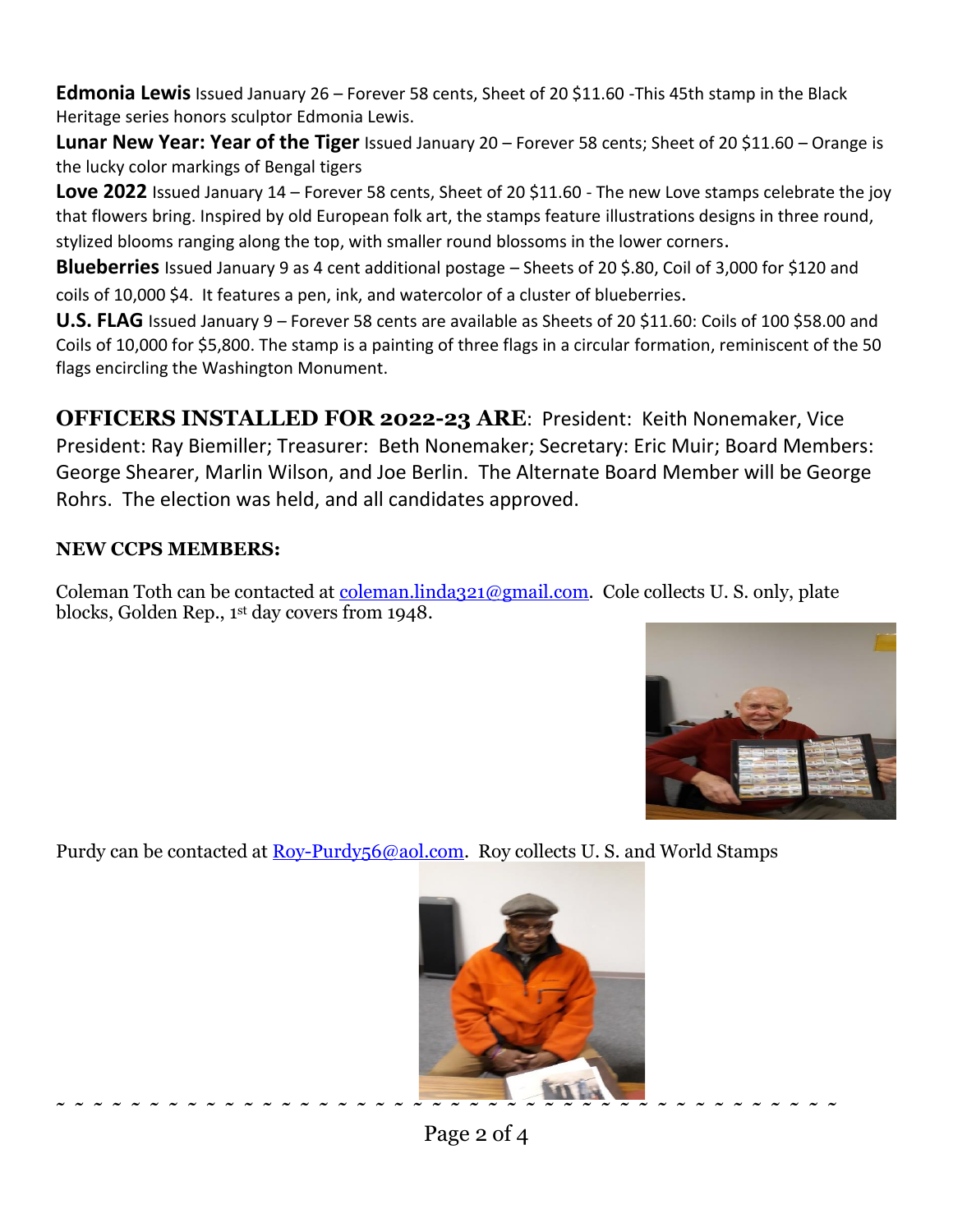Deb Wolford can be contacted at [dlwolford@yahoo.com](mailto:dlwolford@yahoo.com) She collects U.S., Great Britain, Canada, New Zealand, Australia, and the British Commonwealth. Deb is an APS member and also jointed Susquehanna Valley Stamp and Post Card Club.



**STAR ROUTES** By Donald Hacker

An Act of March 3, 1846, took steps to reduce mail transportation costs. Congress abandoned its preferences for stagecoaches, with contracts to be awarded to the lowest bidder for what "may be necessary to provide for the due celerity, certainty and security of such transportation." There were known as "celerity, certainty and security" bids. Postal clerks shortened the phrase to three asterisks or stars (\*\*\*). The bids became known as star bids and the routes became known as start routes. In 1845 more than two-thirds of the Post Office budget was for transportation costs. By 1849 transportation costs were reduced by 17% because of star routes when contractors switched to horseback cutting per-mile costs from 7.2 cents to 4.5 cents. Contractors were bonded and took an oath of office. The typical 4-year contract did not provide payment for missed trips, regardless of weather conditions. Unexcused service failures could result in fines up to three times the trip's price.

Regular schedules made carriers easy targets for thieves. Anyone found guilty of robbing carriers could receive five to ten years for the first offense and death for the second office. Mail carriers faced the hazards of snow, avalanches, ice packs, cliff hugging roads, seas of mud, and dangerous waters plus they had to provide their own equipment.

Over the years star route carriers delivered mail by horse, horse drawn vehicles, boats, sleds, snowshoes, skies, trucks, tractor trailers, automobiles, mules, airplanes, hovercraft, dog sleds, snowmobiles and parachutes. In 1948 Congress allowed the Postmaster General to renew four year contracts rather than award a new contract to the lowest bidder. In the 1970s start routes officially became known as highway contract routes, although popular usage of the older term continues.

**˜ ˜ ˜ ˜ ˜ ˜ ˜ ˜ ˜ ˜ ˜ ˜ ˜ ˜ ˜ ˜ ˜ ˜ ˜ ˜ ˜ ˜ ˜ ˜ ˜ ˜ ˜ ˜ ˜ ˜ ˜ ˜ ˜ ˜ ˜ ˜ ˜ ˜ ˜ ˜ ˜ ˜**